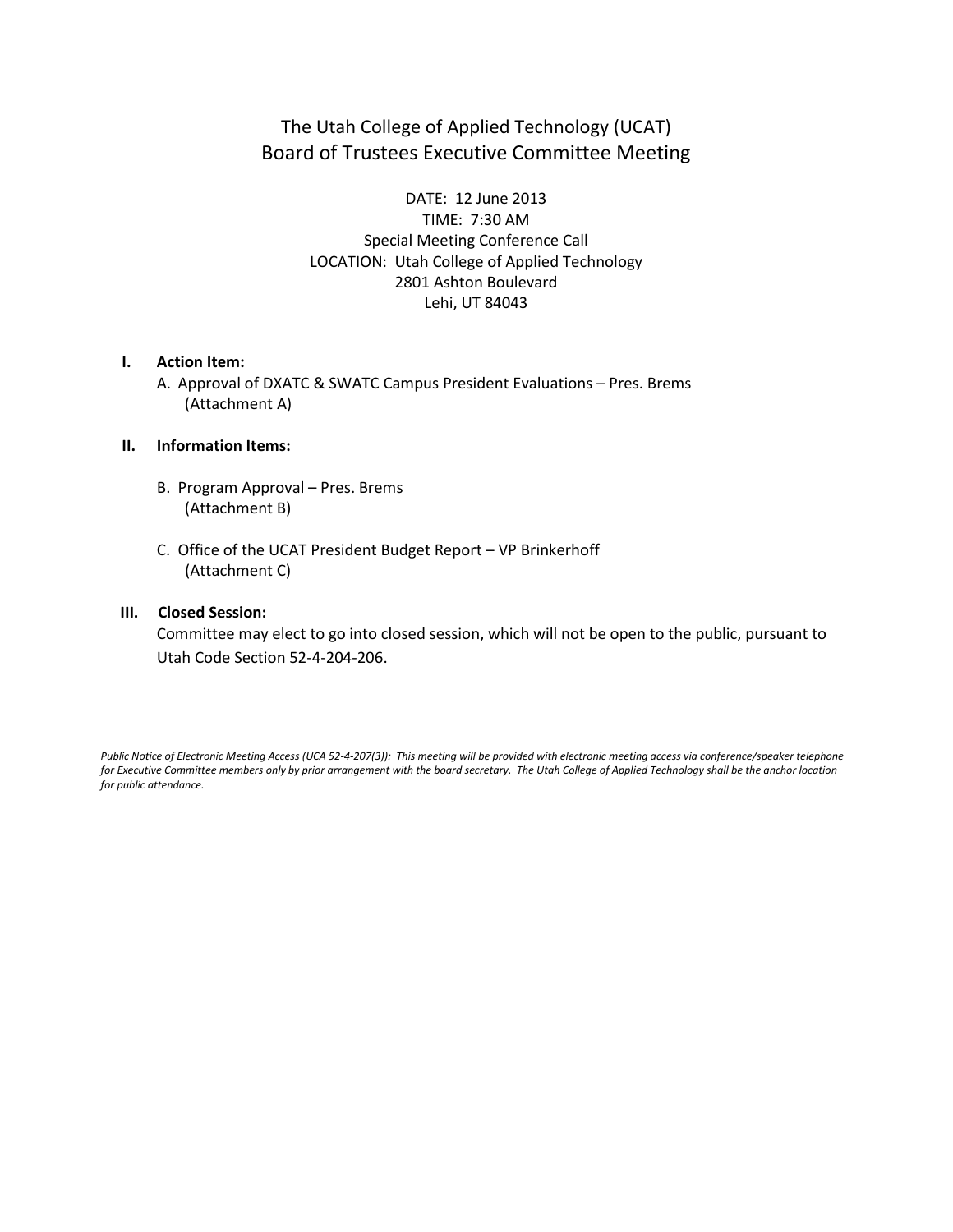## **UTAH COLLEGE OF APPLIED TECHNOLOGY**

## **AGENDA ITEM**

## **UCAT BOARD OF TRUSTEES EXECUTIVE COMMITTEE 12 June 2013**

ITEM: I.A

TOPIC: Approval of DXATC and SWATC Campus Presidents Evaluations

## BACKGROUND

At the October 18, 2012 meeting, the UCAT Board of Trustees authorized the evaluations of Campus Presidents Kelle Stephens and Dana Miller during the 2012-13 school year. Both of those evaluations have been conducted by President Brems in consultation with the respective campus boards of directors.

## FISCAL IMPACT

n/a

## RECOMMENDATIONS

UCAT Administration recommends that the UCAT Board of Trustees Executive Committee approve the finalization of the two evaluations. The Committee may wish to take action on any compensation adjustments as they relate to the two evaluations.

Attachments:

none

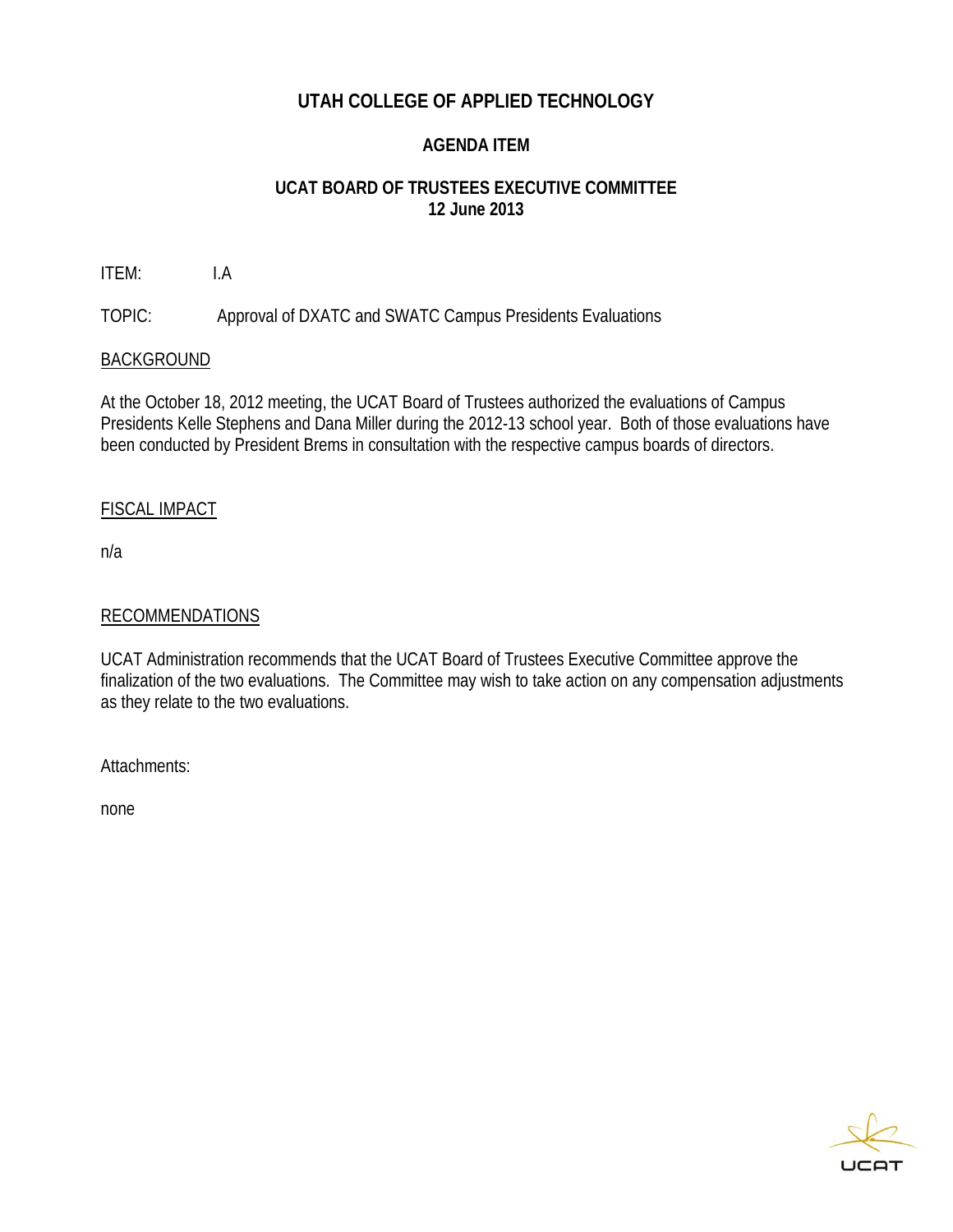## **UTAH COLLEGE OF APPLIED TECHNOLOGY**

## **AGENDA ITEM**

## **UCAT BOARD OF TRUSTEES EXECUTIVE COMMITTEE 12 June 2013**

ITEM: II.B

TOPIC: Programs Approved: UBATC Business Administrative Support, Accounting Technician

## BACKGROUND

The UCAT Board of Trustees, as provided in UCAT Policy 200.5.2.3, directs and authorizes the UCAT president to approve requests for approval of financial aid eligible campus programs and of substantive changes thereto, if the president concurs that the proposals meet the agreed-upon UCAT criteria established by the Board in Policy 200.6. The president's approval is considered final, and program documentation is to be submitted to the Board in its next regularly scheduled meeting as an information item. Accordingly, the President's Office is reviewing requests for approval of the following certificate programs, and will report in the Board meeting on the approval of the programs:

|                                                            |                                   | <b>UCAT President</b> |
|------------------------------------------------------------|-----------------------------------|-----------------------|
| <b>Program Title</b>                                       | Length (hours)                    | Approval Date         |
| UBATC Business Administrative Support (substantive change) | 720 (formerly 1,380)              | June 3, 2013          |
| UBATC Accounting Technician (substantive change)           | 720 (formerly 1,260) June 3, 2013 |                       |

Documentation for the approved programs is attached for the information of the Committee.

FISCAL IMPACT None.

## RECOMMENDATIONS

None - information only.

Attachments: Program descriptions and outlines

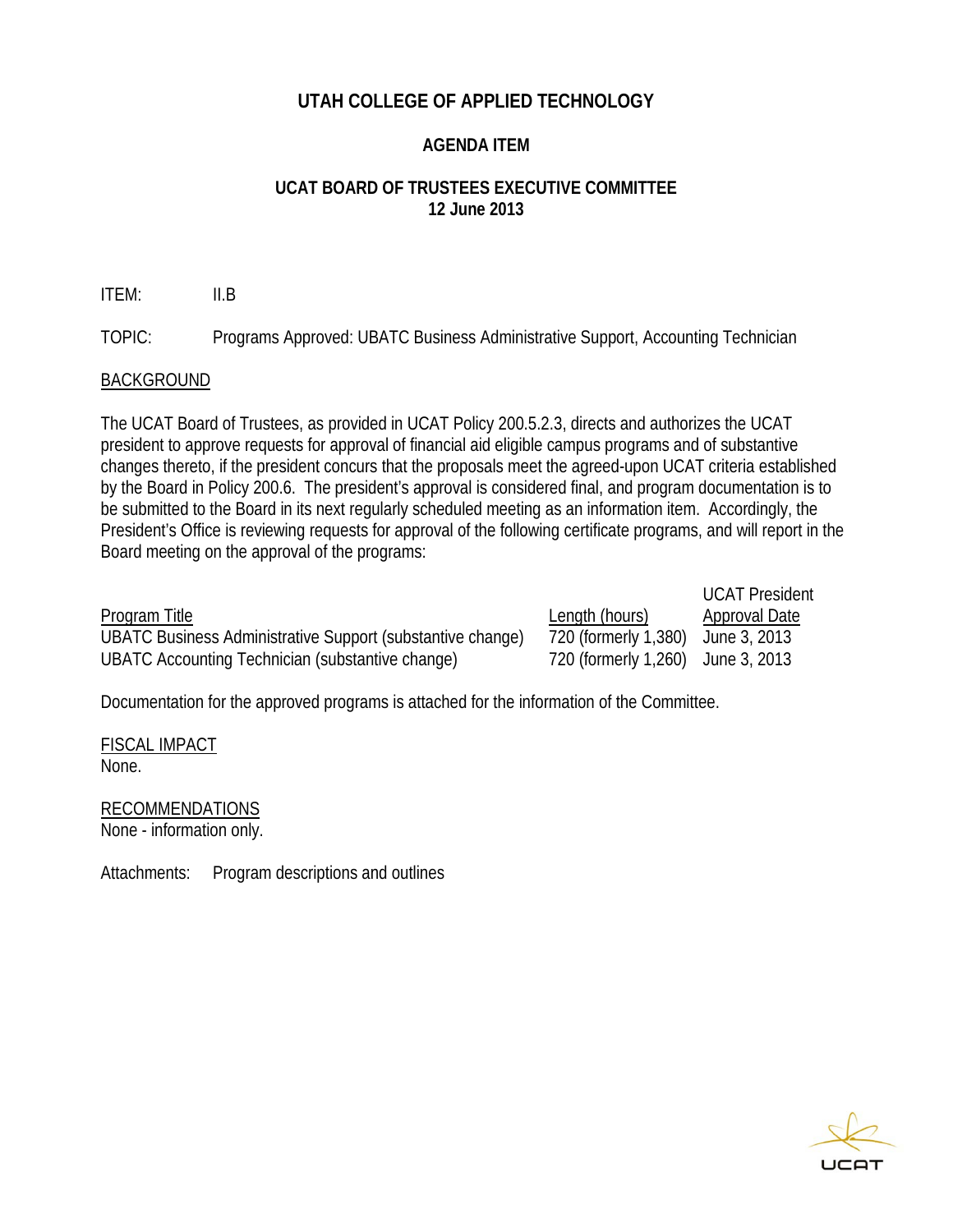## **Uintah Basin Applied Technology College**



 $\bar{z}$ 

## **Accounting Technician Certificate** 720 hours



 $\begin{array}{c} \alpha\left(\lambda\right)\left(\ell\right)\left(1+\epsilon\right)\left(1\right)\\ \gamma\left(\ell\right)=\alpha\left(\ell\right)\\ \lambda\left(\beta\right)=\mu\left(\epsilon\right)\left(\epsilon\right)\left(\ell\right)\left(\mu\right)\left(\alpha\right)\gamma\end{array}$ 

| <b>Course Number</b> | <b>Course Name</b>                              | Hrs. |  |
|----------------------|-------------------------------------------------|------|--|
|                      | <b>Required</b>                                 | 600  |  |
| <b>ACCT 1330</b>     | <b>Accounting I</b>                             | 60   |  |
| <b>ACCT 1340</b>     | <b>Accounting II</b>                            | 60   |  |
| <b>BTEC 1020</b>     | <b>Business Calculations</b>                    | 60   |  |
| <b>BTEC 1521</b>     | <b>Business Communication</b>                   | 90   |  |
| <b>BTEC 1110</b>     | <b>Computer Technology</b>                      | 90   |  |
| <b>ACCT 2310</b>     | <b>Computerized Accounting (QuickBooks)</b>     | 60   |  |
| <b>BTEC 1015</b>     | Keyboarding I (40 nwpm)                         | 30   |  |
| <b>BTEC 1140</b>     | <b>Spreadsheet Applications I (MS Excel)</b>    | 60   |  |
| <b>BTEC 1130</b>     | <b>Word Processing Applications I (MS Word)</b> | 90   |  |
|                      | <b>Elective</b>                                 | 120  |  |
| <b>ACCT 1350</b>     | <b>Accounting III</b>                           | 60   |  |
| <b>BTEC 1150</b>     | Database Applications I (MS Access)             | 60   |  |
| <b>BTEC 2150</b>     | <b>Database Applications II (MS Access)</b>     | 60   |  |
| <b>ACCT 2920</b>     | Internship                                      | 60   |  |
| <b>BTEC 2140</b>     | <b>Spreadsheet Applications II (MS Excel)</b>   | 60   |  |

 $\sim$ 

 $\sim$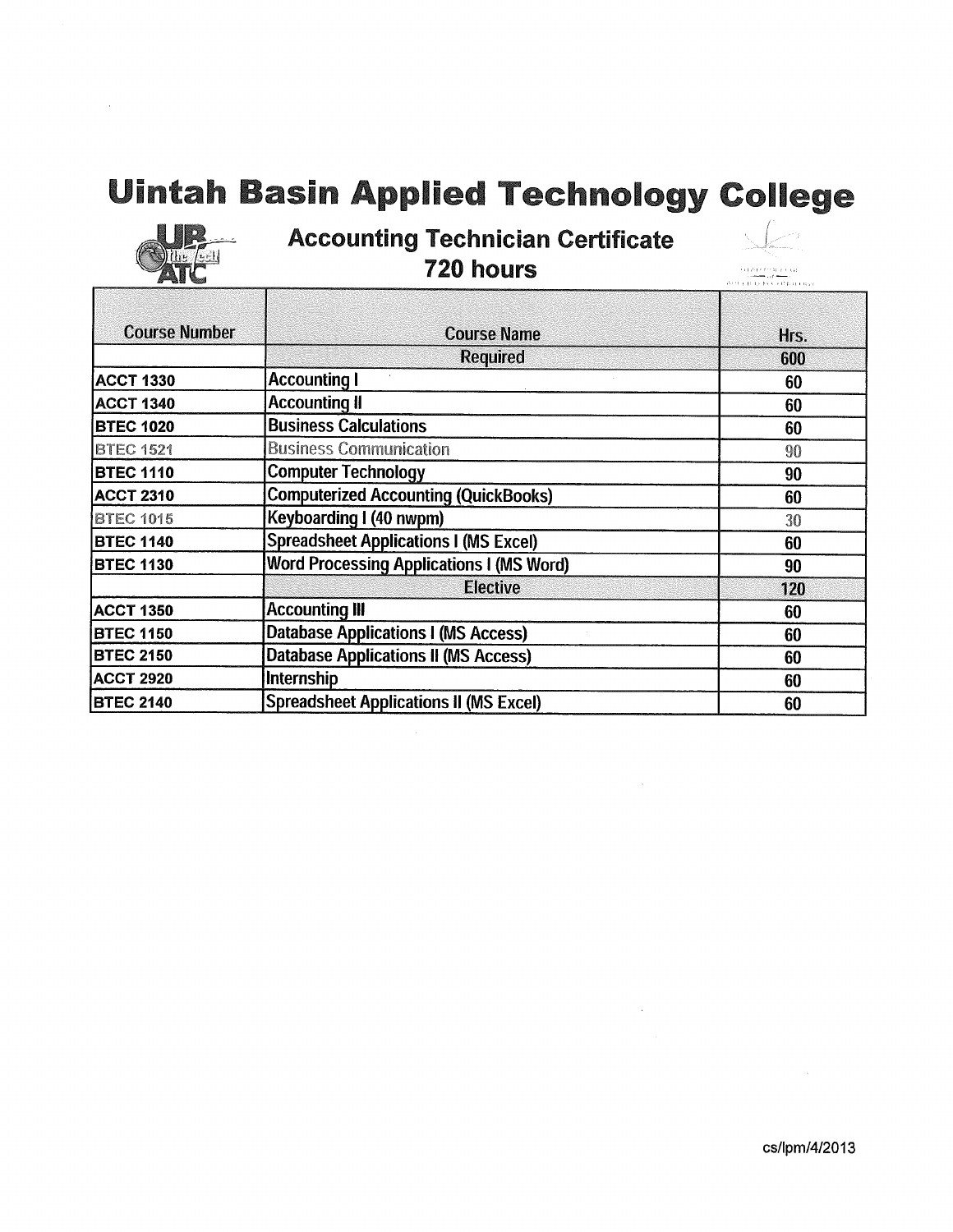# **Uintah Basin Applied Technology College**



# **Example 3 Business Administrative Support Certificate**

| <b>Course Number</b> | <b>Course Name</b>                               | Hrs. |  |
|----------------------|--------------------------------------------------|------|--|
|                      | <b>Required</b>                                  | 600  |  |
| <b>BTEC 1020</b>     | <b>Business Calculations</b>                     | 60   |  |
| <b>BTEC 1521</b>     | <b>Business Communication</b>                    | 90   |  |
| <b>BTEC 1110</b>     | <b>Computer Technology</b>                       | 90   |  |
| <b>BTEC 2160</b>     | <b>Desktop Publishing (MS Publisher)</b>         | 90   |  |
| <b>BTEC 1160</b>     | <b>Electronic Presentations (MS PowerPoint)</b>  | 60   |  |
| <b>BTEC 1015</b>     | Keyboarding I (40 nwpm)                          | 30   |  |
| <b>BTEC 1040</b>     | <b>Records Management</b>                        | 30   |  |
| <b>BTEC 1140</b>     | <b>Spreadsheet Applications I (MS Excel)</b>     | 60   |  |
| <b>BTEC 1130</b>     | <b>Word Processing Applications I (MS Word)</b>  | 90   |  |
|                      | <b>Elective</b>                                  | 120  |  |
| <b>ACCT 2310</b>     | <b>Computerized Accounting (QuickBooks)</b>      | 60   |  |
| <b>BTEC 1150</b>     | <b>Database Applications I (MS Access)</b>       | 60   |  |
| <b>BTEC 2150</b>     | <b>Database Applications II (MS Access)</b>      | 60   |  |
| <b>BTEC 2921</b>     | <b>Internship</b>                                | 60   |  |
| <b>BTEC 2010</b>     | Keyboarding II (50 nwpm)                         | 30   |  |
| <b>BTEC 2020</b>     | Keyboarding III (60 nwpm)                        | 30   |  |
| <b>BTEC 2140</b>     | <b>Spreadsheet Applications II (MS Excel)</b>    | 60   |  |
| <b>BTEC 2130</b>     | <b>Word Processing Applications II (MS Word)</b> | 90   |  |

 $\frac{1}{2} \int_{\mathbb{R}^d} \omega^{2} dx$ 

al an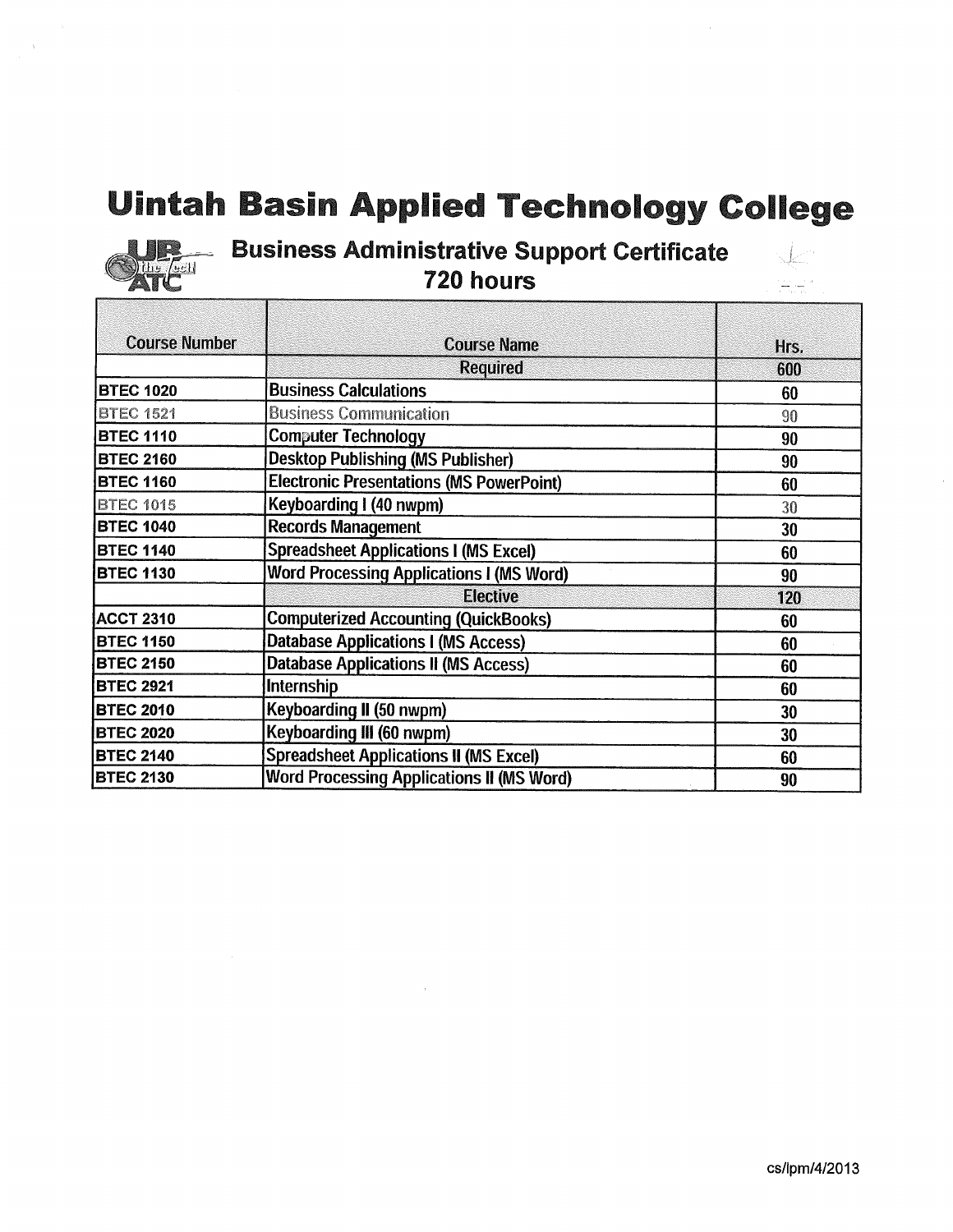## UINTAH BASIN APPLIED TECHNOLOGY COLLEGE **CAMPUS BOARD OF DIRECTORS MEETING Roosevelt/Vernal Campus** April 17, 2013

| <b>MEMBERS PRESENT:</b> | Bill Ryan, by Phone                                    | Randall Bennett, by Phone |  |
|-------------------------|--------------------------------------------------------|---------------------------|--|
|                         | Mark Dennis                                            | Paul Nielson              |  |
|                         | <b>Bruce Timothy</b>                                   | Deena Mansfield, by Phone |  |
|                         | Mark Caldwell                                          | Marcia Barber             |  |
|                         | <b>Bob Foley</b>                                       | <b>Raymond Murray</b>     |  |
| <b>OTHERS PRESENT:</b>  | Dave Woolstenhulme, Campus President                   |                           |  |
|                         | Bob Naylor, Vice President-Student Services            |                           |  |
|                         | John Wahl, Vice President-Instruction                  |                           |  |
|                         | Keith Sprouse, Vice President-Finance                  |                           |  |
|                         | Jean Mold, Vice President – Economic Development       |                           |  |
|                         | Trenna Ballou, Executive Assistant to Campus President |                           |  |

WELCOME: Vice-Chair Dennis welcomed everyone and called the meeting to order at 3:05 p.m. Dave introduced Mark Caldwell from Uintah School District who will replace Allen Huber.

#### **INTRODUCTION OF NEW VP OF STUDENT**

Pres. Woolstenhulme introduced Bob Peterson, who will be the new VP of Student Services. **SERVICES:** He will start May  $15<sup>th</sup>$ . Bob took a few minutes and expressed his excitement about taking this position.

#### **NEW CERTIFICATE**

**PROGRAMS:** Pres. Woolstenhulme stated that the development of these certificates were driven by industry and will also fill the Governor's goal. A lot of the training was already being done and so this will combine the pieces into a certificate and will help in future funding by the legislature.

> VP Wahl introduced the Business certificates. He stated that the advisory committee met and were asked what would meet their needs in industry and the certificates were built around their needs. They also looked at C.O.E.'s requirements on completion, placement, and licensure which needed to be met for the College's accreditation. There will be four new shorter certificates and each will build on the previous one so the students can go on to complete all the certificates. The two basic courses are Business Basics which is a 450 hour program and Accounting Basics a 480 hours. The two longer certificates are Accounting Technician which is 720 hours and Business Administrative Support a 720 hours. He stated that within the certificates, the only change was in the Business Communication course which was made to make it more of what industry needed and the Keyboarding will be three thirty hour courses. The current high school certificates will work right into the adult certificates.

After discussing the new proposed certificates in Business on the Roosevelt and Vernal campuses, Bruce Timothy made a motion to approve the Accounting Technician, Business Administrative Support, Business Basics, and the Accounting Basics certificates, seconded by Bob Foley. Motion carried.

VP Mold highlighted the three different certificates and she stated that all three certificates have been presented to the advisory committee which has approved them. She stated that the first certificate is the Safety School. The program is designed to serve any of the service companies and is a short term intense course with students coming the first week for classwork and the second week is held at the Outdoor Lab where they apply what they learned the week before. She stated that the goal of this certificate was to give students something in hand to give to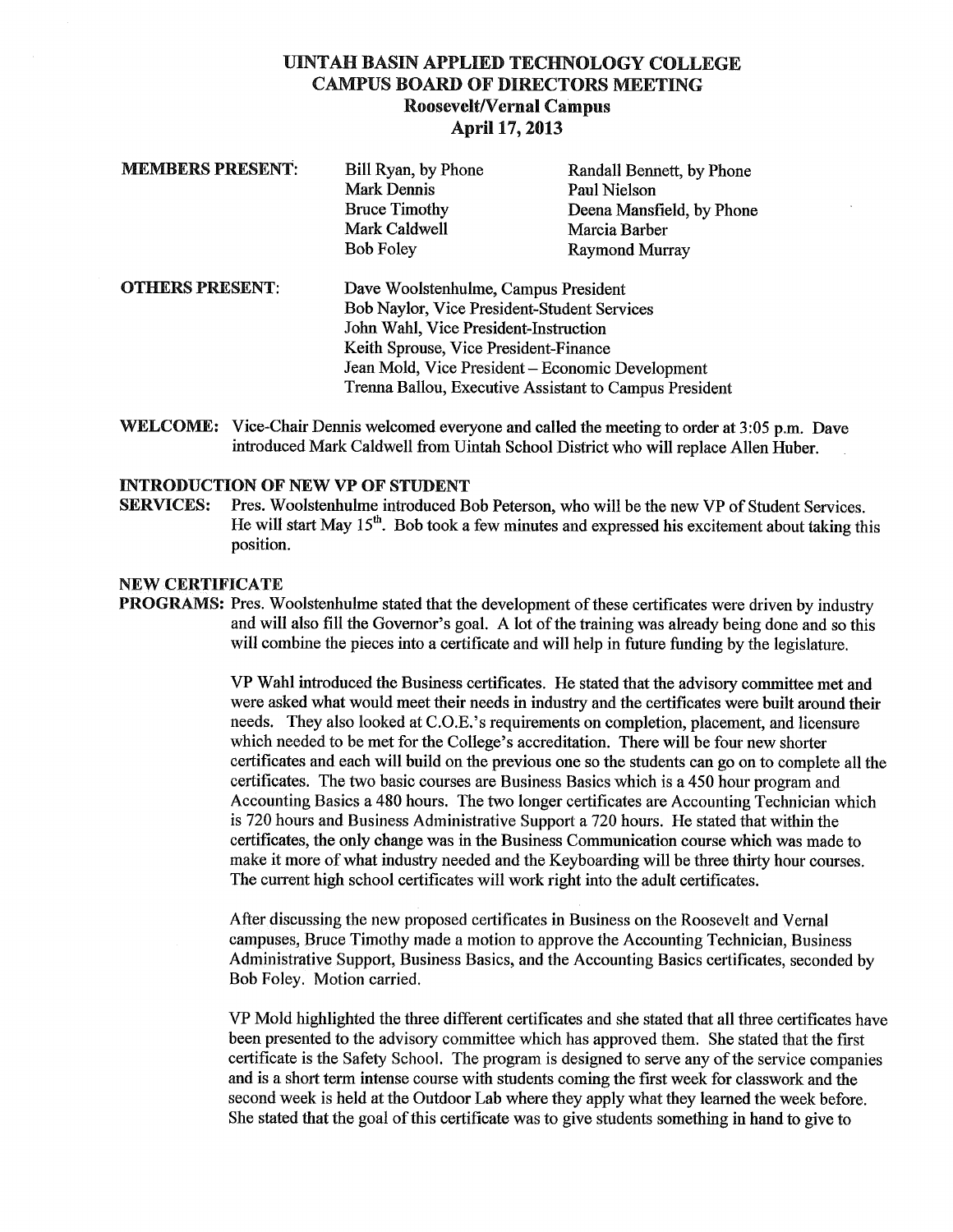## **UTAH COLLEGE OF APPLIED TECHNOLOGY**

## **AGENDA ITEM**

## **UCAT BOARD OF TRUSTEES EXECUTIVE COMMITTEE 12 June 2013**

ITEM: II.C

TOPIC: Office of the UCAT President Budget Report

## **BACKGROUND**

Per UCAT policy 555.3.6, *"A report, detailing revenue and expenditures for all budget categories, shall be presented to the Board of Trustees in all regular meetings of the Board."* The attachments include a report detailing appropriated revenues and expenditures by category for the Office of the President for the current fiscal year through May 31, 2013 as well as a check register for April – May 2013.

## FISCAL IMPACT

N/A

RECOMMENDATIONS

Information/discussion only

Attachments: Check register Budget progress report

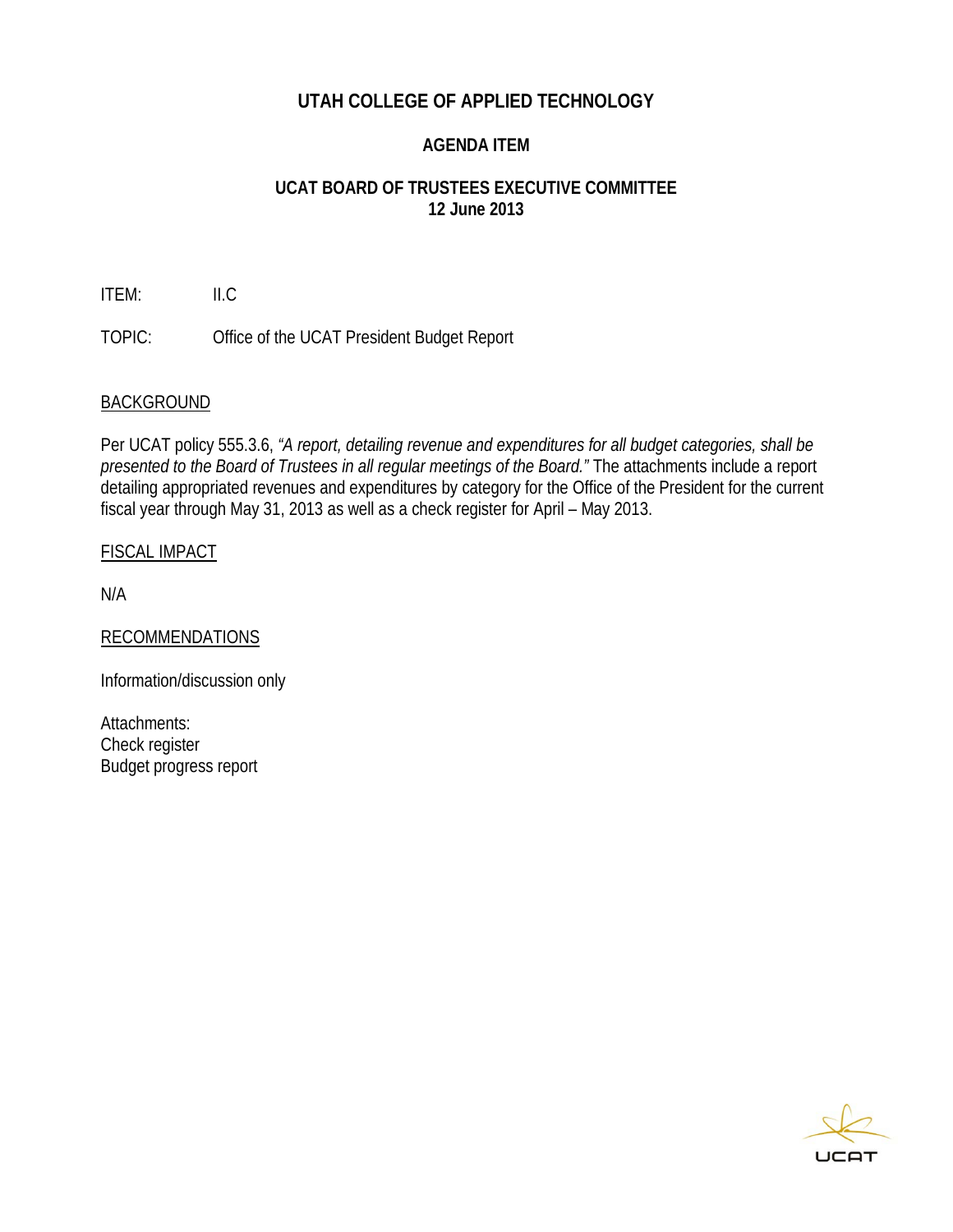

## *Utah College of Applied Technology Office of the President YTD Budget July 1, 2012 - May 31, 2013*

|                                         | <b>Budgeted</b> | Year to Date | % to date |
|-----------------------------------------|-----------------|--------------|-----------|
| Revenue                                 |                 |              |           |
| <b>UCAT Admin Appropriation</b>         | 1,580,100       | 1,580,100    | 100.0%    |
| Admin share of Equipment Appropriation  | 9,600           | 9,600        | 100.0%    |
| Admin share of Custom Fit Appropriation | 3,800           | 3,800        | 100.0%    |
| Jobs Now to Campuses                    | (400,000)       | (400,000)    | 100.0%    |
| <b>Total State Budget</b>               | 1,193,500       | 1,193,500    | 100.0%    |

## **Expenditures**

| Salaries, Payroll Tax & Benefits  | 875,000   | 801,270 | 91.6% |
|-----------------------------------|-----------|---------|-------|
| <b>Building Occupancy Costs</b>   | 121,000   | 82,072  | 67.8% |
| <b>Internal Audit</b>             | 35,000    |         | 0.0%  |
| <b>Custom Fit Meetings</b>        | 3,800     | 239     | 6.3%  |
| <b>Equipment Purchases</b>        | 10,000    | 3,414   | 34.1% |
| <b>Employee Travel</b>            | 15,000    | 9,843   | 65.6% |
| <b>Board Meetings</b>             | 10,000    | 5,733   | 57.3% |
| <b>UCAT System Meetings</b>       | 4,800     | 2,702   | 56.3% |
| <b>Other Meetings</b>             | 7,400     | 4,053   | 54.8% |
| Marketing                         | 40,000    | 32,780  | 82.0% |
| Automobile Expenses               | 7,500     | 6,003   | 80.0% |
| <b>Annual Report</b>              | 7,500     | 5,965   | 79.5% |
| Supplies & Other Current Expenses | 46,500    | 44,262  | 95.2% |
| Unallocated                       | 10,000    |         | 0.0%  |
| <b>Total Expenditures</b>         | 1,193,500 | 998,336 | 83.6% |